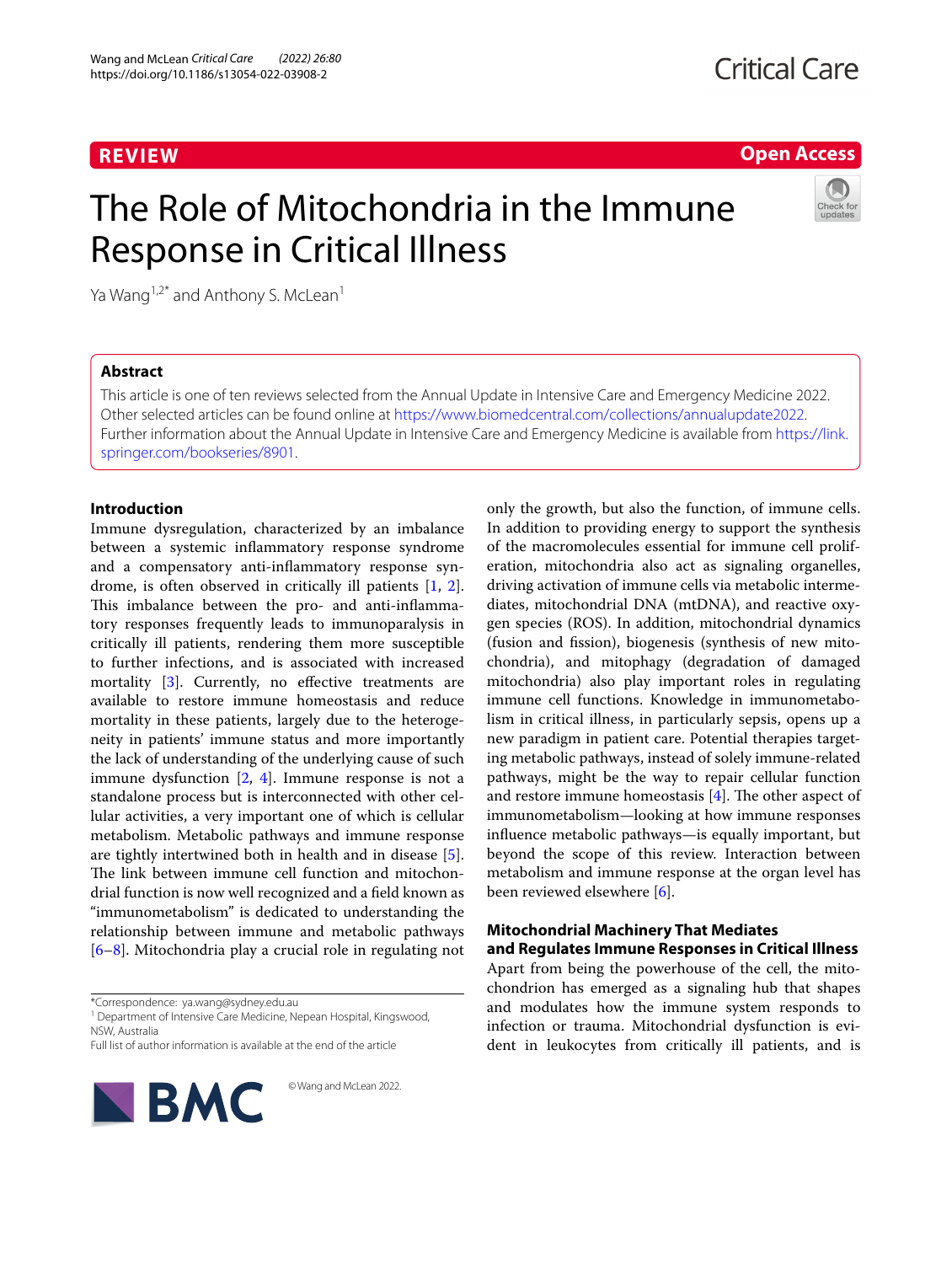believed to be the underlying cause of immunoparalysis and may account for the development of organ dysfunction [\[7–](#page-4-7)[9\]](#page-4-8). Early recovery of mitochondrial function correlates with improved recovery in critically ill patients [[10\]](#page-4-9).

#### **Metabolic Reprogramming**

The immune-regulating mitochondrial machinery is a complex network involving many pathways and mechanisms that diverge and converge at various levels. Metabolic reprogramming is one mechanism that has been well studied in both innate and adaptive immune cells. Immune cells at diferent activation states (quiescent vs. activated), or with diferent functions (pro-infammatory vs. anti-infammatory), and diferent cell types (granulocytes, macrophages, dendritic cells, T- and B-lymphocytes), make use of diferent metabolic pathways (e.g., glycolysis, oxidative phosphorylation, fatty acid metabolism) to produce ATP  $[11]$  $[11]$ . The choice of different metabolic pathways, supports the energy demand of cells at diferent activation state. For example, upon infection or stimulation, immune cells become activated and produce cytokines and hence tend to favor glycolysis over oxidative phosphorylation for fast turnaround of ATP. Although the same amount of starting material, such as glucose, is used, oxidative phosphorylation generates 18 times more ATP than glycolysis, although is a lot slower. On the other hand, the choice of metabolic pathway determines the fate of the immune cells, i.e., naïve or memory, efector or regulatory, etc. However, the environment that the cells are in in the frst place, triggers the changes in the metabolic pathways. The overall trend is that neutrophils, infammatory macrophages (M1 macrophages), activated efector T cells, and dendritic cells rely more on aerobic glycolysis, whereas alternatively polarized macrophages (M2 macrophages), regulatory T cells (Tregs), and memory T cells prefer oxidative phosphorylation and fatty acid oxidation for energy production [[8,](#page-4-6) [11,](#page-4-10) [12](#page-4-11)]. Metabolic reprogramming serves an important role in catering for the immune cells' energy demand at diferent phases of their activation and proliferation. However, imbalance across the metabolic pathways could have serious pathological impact. One example may be the hyperlactatemia often seen in critically ill patients. Increased aerobic glycolysis in the activated immune cells during the initial hyper- infammatory response is believed to contribute to the increase in blood lactate levels in sepsis [[13,](#page-4-12) [14](#page-4-13)].

### **Mitochondrial ROS and mtDNA**

Metabolic reprogramming sets the scene for the immune response, which is then subjected to many more modifcations and regulations by factors that are directly or indirectly related to mitochondrial metabolism. Two important mitochondria-related immune regulators that have been well studied are mitochondrial ROS and mtDNA. Mitochondrial ROS are produced in healthy mitochondria, as a by-product of oxidative phosphorylation. At low dose, mitochondrial ROS serve important signaling functions, especially in the innate immune response. They are known to mediate NLRP3 inflammasome activation, leading to production of the pro-inflammatory cytokines, interleukin (IL)-1β and IL-18 [\[8](#page-4-6), [15\]](#page-4-14). Mitochondrial ROS also induce a type-I interferon (IFN) response via mitochondrial antiviral-signaling (MAVS) and the IFN regulatory factor 3 (IRF3) pathway [[16\]](#page-4-15). However, the level of mitochondrial ROS needs to be tightly regulated by the antioxidant system. Excessive mitochondrial ROS can cause oxidative damage to proteins/enzymes involved in oxidative phosphorylation and create mutations in mtDNA, contributing to the immune dysregulations as seen in critical illness [\[17](#page-4-16)]. Like mitochon-drial ROS, mtDNA also plays an important role in innate immunity [[12\]](#page-4-11). In healthy cells, mtDNA is located in the matrix of mitochondria, encoding 13 proteins, all of which are components of oxidative phosphorylation. mtDNA is released to the cytosol upon mitochondrial dysfunction which involves changes to the integrity or permeability of the mitochondrial membrane. mtDNA, released into the cytosol, can activate the NLRP3 infammasome with release of IL-1 $\beta$  and IL-18. Due to its bacterial origin, cytosolic mtDNA also serves as a damage-associated molecular pattern (DAMP), which can be recognized by intracellular pattern recognition receptors (PRRs), such as Toll-like receptor 9 (TLR9), and initiate the nuclear factor-kappa B (NF-κB)-dependent proinfammatory signaling pathway. In addition, cytosolic mtDNA can also be sensed by cyclic GMP-AMP synthase (cGAS) and activate the cGAS/stimulator of IFN genes (cGAS/STING) pathway and its downstream IFN response [\[18](#page-5-0)]. mtDNA can also be released into the circulation and cause systemic infammation. Circulating mtDNA has been associated with mortality in critically ill patients [[19\]](#page-5-1).

# **Succinate and Itaconate**

In addition to mitochondrial ROS and mtDNA, metabolites such as succinate and itaconate have also emerged as part of immune-regulating mitochondrial machinery [[4](#page-4-3), [20](#page-5-2)]. Both succinate and itaconate are intermediates from the tricarboxylic acid (TCA) cycle with opposite efects on the immune response. The TCA cycle generates nicotinamide adenine dinucleotide (NADH) and flavin adenine dinucleotide (FADH2), providing electrons to fuel oxidative phosphorylation. Succinate accumulation occurs under conditions such as hypoxia or infammation. It can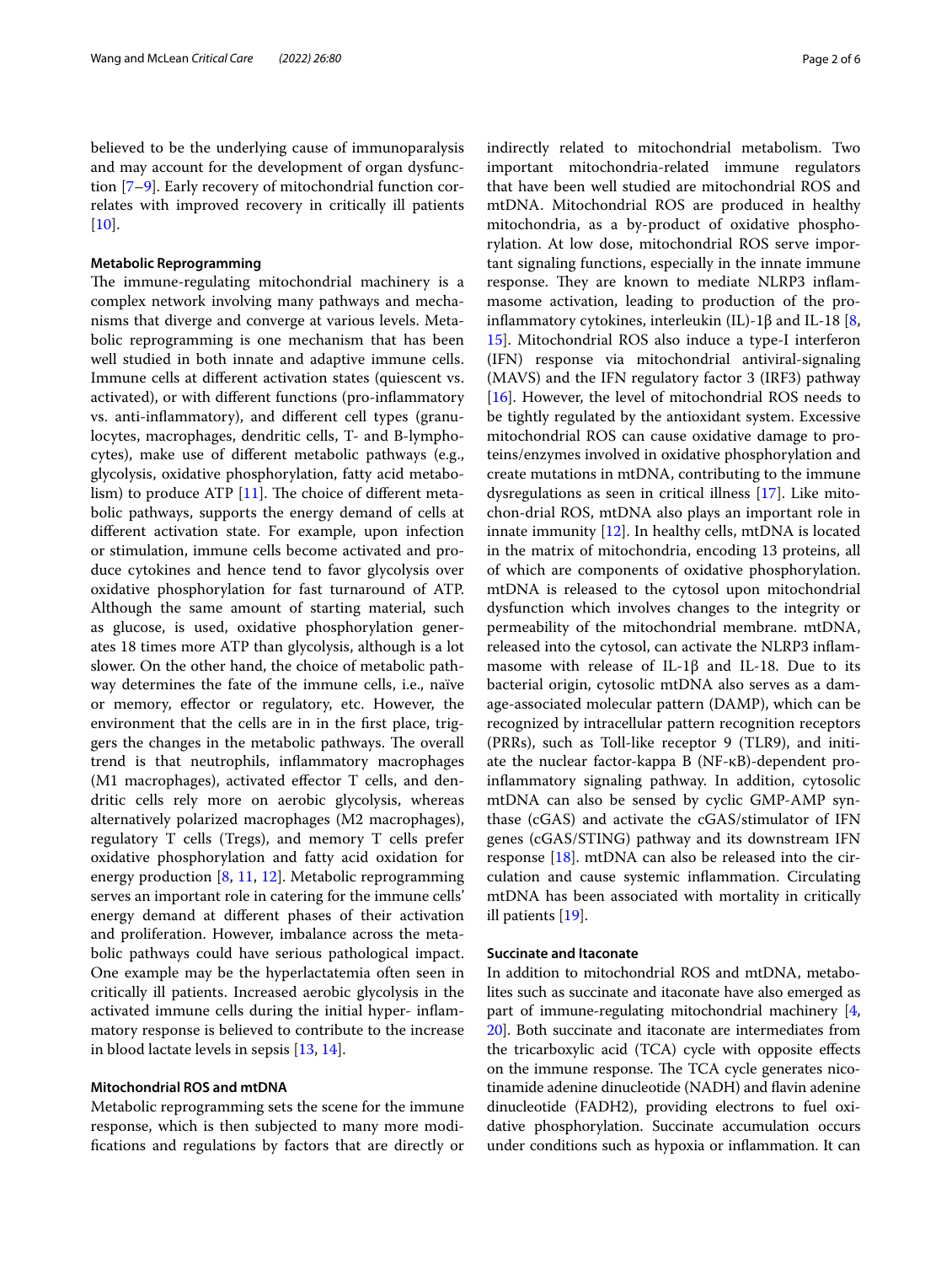be released from mitochondria into the cytosol and functions as a signal transducer promoting pro-infammatory gene expression via hypoxia-inducible factor  $1α$  (HIF- $1α$ ) activation. Accumulation and oxidation of succinate by succinate dehydrogenase (SDH) in the mitochondria also leads to increased production of mitochondrial ROS via a process called reverse electron transport. This further enhances the pro- infammatory efect of succinate. Like ROS, the level of succinate needs to be carefully regulated due to its inflammation aggravating effect. Plasma succinate has been proposed as a predictor of mortality for critically ill patients who are severely injured [\[21\]](#page-5-3).

Itaconate, which is derived from cis-aconitate of the TCA cycle, is a succinate-regulating factor. It is shown to counteract the pro-infammatory efect of succinate by inhibiting SDH. Itaconate can also be released into the cytosol and activate transcription factor NF-E2 p45 related factor 2 (Nrf2), a master regulator of antioxidant and anti-infammatory responses [\[22\]](#page-5-4). Recently, itaconate has also been shown to inhibit the infammatory response in macrophages through activating transcription factor 3 (ATF3).

#### **Mitochondrial Dynamics**

The above mentioned immune-regulating mitochondrial factors are centered around the biochemical aspect of mitochondrial biology. Another important aspect of immune-regulating mitochondrial machinery is mitochondrial dynamics, which is to maintain and provide infrastructural support for the immune response. The size and shape of mitochondria undergo constant change through fusion and fssion, which is important for maintaining the health and function of mitochondria. First, fusion incorporates newly synthesized mitochondria (from mitochondrial biogenesis) into the current mitochondrial network. Second, fusion also allows for mixing of proteins and/or mtDNA between the existing mitochondria, which on one hand enhances the metabolic capacity of the mitochondria, and on the other enables the damaged proteins and/or mutated mtDNA to be segregated from the healthy ones. Finally, segregation is achieved via fssion and the damaged mitochondria can be destroyed through a process known as mitophagy. The proportion of mitochondria with damaged proteins or mutated mtDNA is kept below a critical threshold level through this process to maintain mitochondrial function [[23,](#page-5-5) [24\]](#page-5-6). In addition to quality control, mitochondrial fusion and fssion also participate in immune regulation. In activated T cells, there is an increase in fission, which creates round and fragmented mitochondria with loose cristae, favoring aerobic glycolysis. And in 146 memory T cells, increased fusion generates elongated mitochondria which favors oxidative phosphorylation and fatty acid oxidation [[8,](#page-4-6) [25](#page-5-7)].

# **Immunometabolism: The Perfect World Scenario vs. the Critical Illness Scenario**

So far, we have presented a list of mitochondrial components that are thought to play important roles in regulating the immune response. Our list is far from complete, but does highlight a few mechanisms that could relate to the development of immune dysregulation in critical illness. Figure [1](#page-3-0) illustrates what we think would happen to the immune response when metabolism was in perfect control (the perfect world scenario) and when it became inconsistent and changeable (the critical illness scenario). In the perfect world scenario, the presence of an insult (e.g., infection or a trauma-related stress signal), would trigger metabolic reprogramming, switching from oxidative phosphorylation to glycolysis. This would enable activation of immune cells and production of pro-infammatory cytokines and other mediators. At the same time, mitochondrial fssion would increase to keep up with the metabolic reprogramming. The slightly elevated mitochondrial ROS and succinate in response to initial insult or cytokines would promote the proinfammatory response. Once the insult was eliminated, mitochondrial fusion would increase to create fused elongated mitochondria that favor oxidative phosphorylation and fatty acid oxidation. This would allow activation of regulatory immune cells and production of anti-infammatory cytokines and other mediators. And itaconate would counteract the efect of succinate, activate the Nrf2-mediated antioxidant pathway to dampen down mitochondrial ROS, and activate ATF3 to inhibit the infammatory response in macrophages. Immune homeostasis would be achieved as a result.

In the critical illness scenario, initial metabolic reprogramming from oxidative phosphorylation to glycolysis would go on for longer than necessary, generating excessive lactate (hyperlactatemia) and pro-infammatory cytokines and mediators. A disrupted mitochondrial fusion/fssion cycle could be to blame, one which could not support the timely switch to oxidative phosphorylation and fatty acid oxidation. The anti-inflammatory response would eventually kick in but by then damage would already have occurred to mitochondria and mtDNA because of excessive production of ROS in response to stress or cytokines. Excessive ROS and released mtDNA would aggravate the pro-infammatory response, which in turn would trigger a more aggressive anti-infammatory response to try and salvage the situation. The competition between pro- and anti-inflammatory responses would exhaust the nutrients and lead to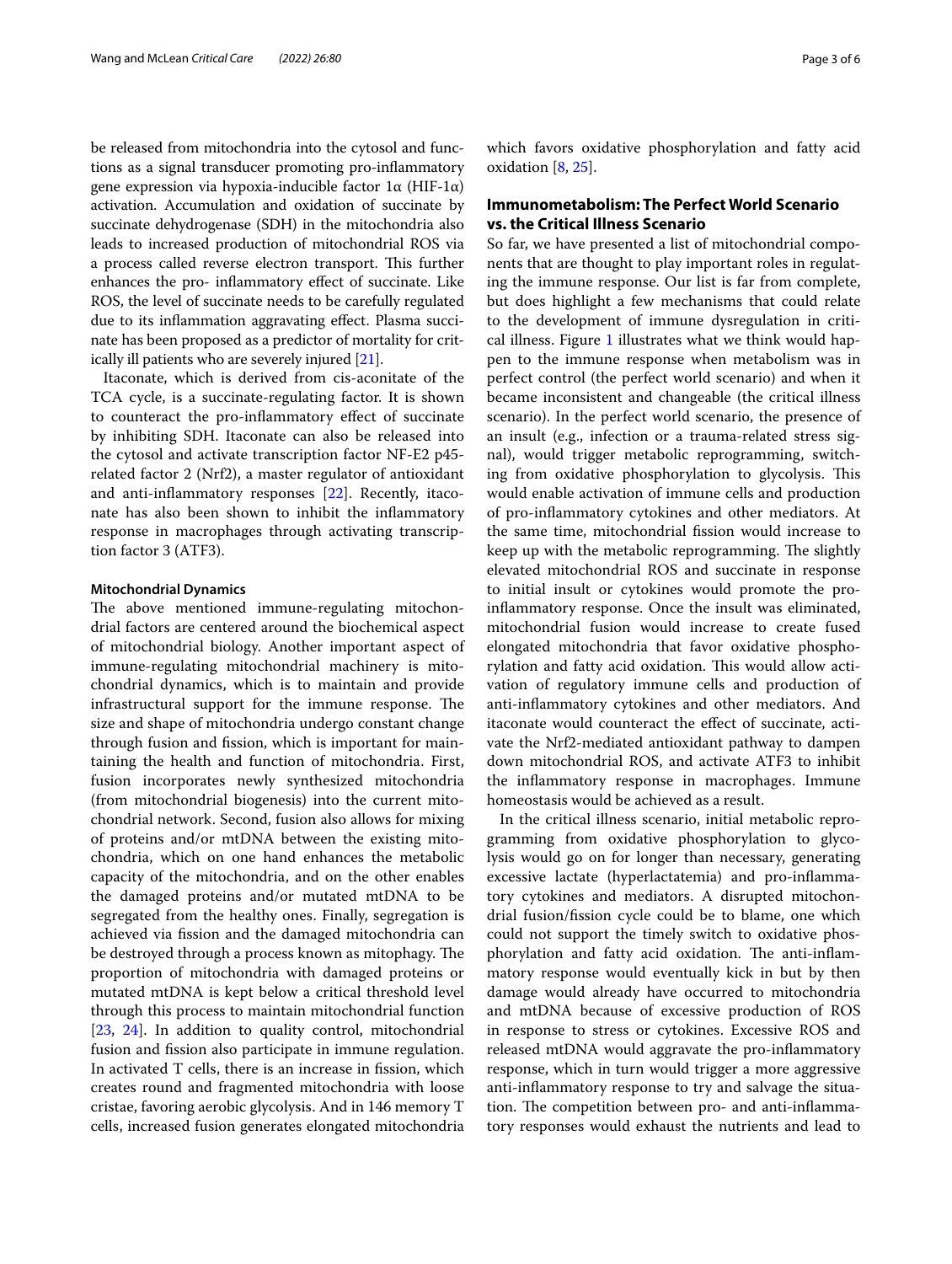

<span id="page-3-0"></span>shutdown of the whole metabolic system. Cells would either die or go into hibernation to preserve energy [\[26](#page-5-8)]. This scenario is an over-simplified version of what might happen in the actual disease setting, without considering the crosstalk between cells and organs and many other factors that are not included here. It is designed to shed light on the interaction between the immune response and metabolism.

# **Potential of Mitochondria‑Targeting Therapy in Critical Care**

Our understanding thus far leads us to think that targeting mitochondria could perhaps correct the underlying cause of immune dysfunction in critical illness and lead to better recovery of the patients. The central role of mitochondrial dynamics in supporting and initiating

metabolic reprogramming would make it the perfect therapeutic target. To get the fusion/fssion cycle going, the mitochondrial network needs to be replenished by newly synthesized mitochondria via biogenesis. Therapies that could potentially boost mitochondrial biogenesis are mitochondrial transplantation, metformin, nitric oxide (NO), and carbon monoxide. Mitochondrial transplantation has been used successfully in pediatric patients with myocardial ischemia–reperfusion injury [[27](#page-5-9)]. Metformin can activate peroxisome proliferator-activated receptor (PPAR)-gamma coactivator-1α (PGC-1α), and Nrf2, the master regulator of mitochondrial biogenesis and antioxidant systems [\[28](#page-5-10)]. Premorbid use of metformin is associated with lower mortality in sepsis [\[29](#page-5-11)]. NO and carbon monoxide can also enhance mitochondrial biogenesis [\[30](#page-5-12)[–32](#page-5-13)]. Dietary nitrite has been trialed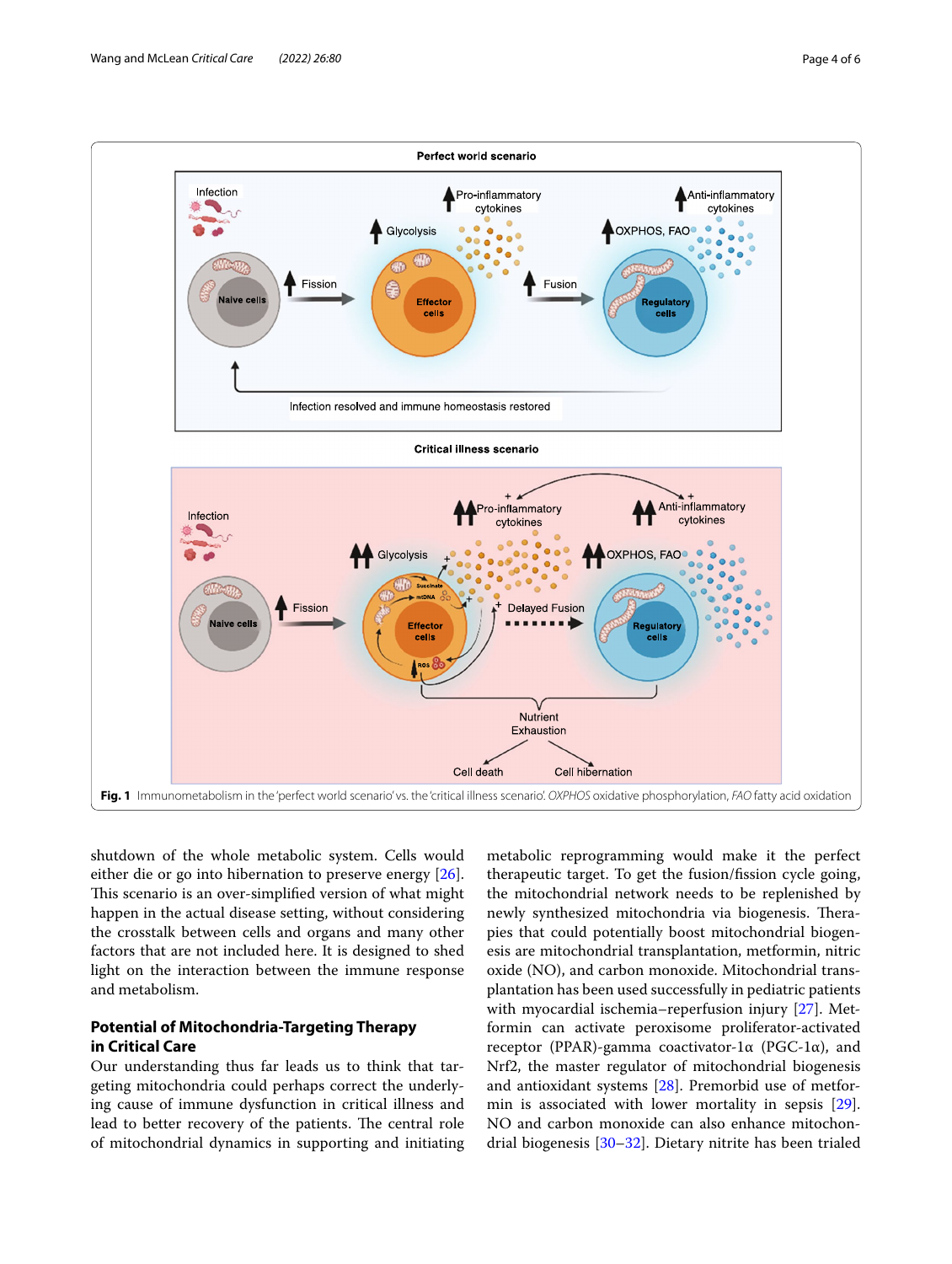in patients with coronary artery disease (ClinicalTrials. gov Identifer: NCT00069654). Other therapies, such as mitochondria-targeted antioxidant (MitoQ) [[33\]](#page-5-14), could also be benefcial in protecting mtDNA and oxidative phosphorylation from oxidative damage. MitoQ has been trialed in people with Parkinson's disease (ClinicalTrials. gov Identifer: NCT00329056).

# **Challenges of Applying Mitochondria‑Targeting Therapy in Critical Care**

There are challenges to overcome before mitochondriatargeting therapy would be possible. First, how do we assess mitochondrial dysfunction in the clinic and identify patients who would beneft from such therapy? A few possible ways could be considered. Non-invasive assessment of mitochondrial oxygen metabolism using a novel device called the COMET monitor was tested on 40 patients during the acute phase of sepsis. This device is based on the protoporphyrin IX-triplet state lifetime technique (PpIX-TSLT) and has been shown to be feasible  $[33]$  $[33]$ . This technology is still in its early phase of clinical application but does ofer some hope. Another possible biomarker that could potentially be used for assessing mitochondrial dysfunction is plasma mtDNA, but its sensitivity and specifcity need further investigation [\[19,](#page-5-1) [34,](#page-5-15) [35](#page-5-16)]. Furthermore, we could consider using immune response markers as a surrogate markers, one such example could be  $IFN\alpha$  inducible protein 27 (IFI27) [[36\]](#page-5-17). If we could overcome the first challenge, the second would be how to deliver mitochondria-targeting therapies to the right organ at the right time.

# **Conclusion**

In this chapter, we have demonstrated the important role of mitochondria in regulating the immune response and proposed a scenario that explains immune–metabolism crosstalk in the context of critical illness. We have highlighted the role of mitochon-drial dynamics in overseeing and supporting metabolic reprogramming during immune cell activation. Mitochondrial ROS can be friend or foe when it comes to immune regulation. Two TCA intermediates—succinate and itaconate—with opposite efects have emerged as important players of the immuneregulating mitochon-drial machinery. Our understanding in immunometabolism could take us to the next era of critical care: mitochondria-targeting therapy.

#### **Acknowledgements**

Not applicable.

#### **Authors' contributions**

YW was responsible for manuscript writing. AM was responsible for the concept and manuscript revision. Final approval for submission was given by all authors.

#### **Funding**

Publication costs were funded by Department of Intensive Care Medicine, Nepean Hospital.

#### **Availability of data and material**

Not applicable.

#### **Declarations**

**Ethics approval and consent to participate** Not applicable.

## **Consent for publication**

Not applicable.

# **Competing interests**

The authors declare that they have no competing interests.

#### **Author details**

<sup>1</sup> Department of Intensive Care Medicine, Nepean Hospital, Kingswood, NSW, Australia. <sup>2</sup> Centre for Immunology and Allergy Research, Westmead Institute for Medical Research, Westmead, NSW, Australia.

#### Published online: 22 March 2022

#### **References**

- <span id="page-4-0"></span>1. Duggal NA, Snelson C, Shaheen U, Pearce V, Lord JM. Innate and adaptive immune dysregulation in critically ill ICU patients. Sci Rep. 2018;8:10186.
- <span id="page-4-1"></span>2. Surbatovic M, Vojvodic D, Khan W. Immune response in critically ill patients. Mediat Infamm. 2018;2018:9524315.
- <span id="page-4-2"></span>3. Frazier WJ, Hall MW. Immunoparalysis and adverse outcomes from critical illness. Pediatr Clin N Am. 2008;55:647–68.
- <span id="page-4-3"></span>4. Koutroulis I, Batabyal R, McNamara B, Ledda M, Hoptay C, Freishtat RJ. Sepsis immuno-metabolism: from defning sepsis to understanding how energy production affects immune response. Crit Care Explor. 2019;1:e0061.
- <span id="page-4-4"></span>5. Faas MM, de Vos P. Mitochondrial function in immune cells in health and disease. Biochim Biophys Acta Mol Basis Dis. 2020;1866:165845.
- <span id="page-4-5"></span>6. Lercher A, Baazim H, Bergthaler A. Systemic immunometabolism: challenges and opportunities. Immunity. 2020;53:496–509.
- <span id="page-4-7"></span>7. McBride MA, Owen AM, Stothers CL, et al. The metabolic basis of immune dysfunction following sepsis and trauma. Front Immunol. 2020;11:1043.
- <span id="page-4-6"></span>8. Angajala A, Lim S, Phillips JB, et al. Diverse roles of mitochondria in immune responses: novel insights into immuno-metabolism. Front Immunol. 2018;9:1605.
- <span id="page-4-8"></span>9. Cheng SC, Scicluna BP, Arts RJ, et al. Broad defects in the energy metabolism of leukocytes underlie immunoparalysis in sepsis. Nat Immunol. 2016;17:406–13.
- <span id="page-4-9"></span>10. Carré JE, Orban JC, Re L, et al. Survival in critical illness is associated with early activation of mitochondrial biogenesis. Am J Respir Crit Care Med. 2010;182:745–51.
- <span id="page-4-10"></span>11. Pearce EL, Pearce EJ. Metabolic pathways in immune cell activation and quiescence. Immunity. 2013;38:633–43.
- <span id="page-4-11"></span>12. Sack MN. Mitochondrial fdelity and metabolic agility control immune cell fate and function. J Clin Invest. 2018;128:3651–61.
- <span id="page-4-12"></span>13. Haji-Michael PG, Ladrière L, Sener A, Vincent JL, Malaisse WJ. Leukocyte glycolysis and lactate output in animal sepsis and ex vivo human blood. Metabolism. 1999;48:779–85.
- <span id="page-4-13"></span>14. Gibot S. On the origins of lactate during sepsis. Crit Care. 2012;16:151.
- <span id="page-4-14"></span>15. Zhou R, Yazdi AS, Menu P, Tschopp J. A role for mitochondria in NLRP3 infammasome activation. Nature. 2011;469:221–5.
- <span id="page-4-15"></span>16. Agod Z, Fekete T, Budai MM, et al. Regulation of type I interferon responses by mitochondria-derived reactive oxygen species in plasmacytoid dendritic cells. Redox Biol. 2017;13:633–45.
- <span id="page-4-16"></span>17. Abilés J, de la Cruz AP, Castaño J, et al. Oxidative stress is increased in critically ill patients according to antioxidant vitamins intake, independent of severity: a cohort study. Crit Care. 2006;10:R146.